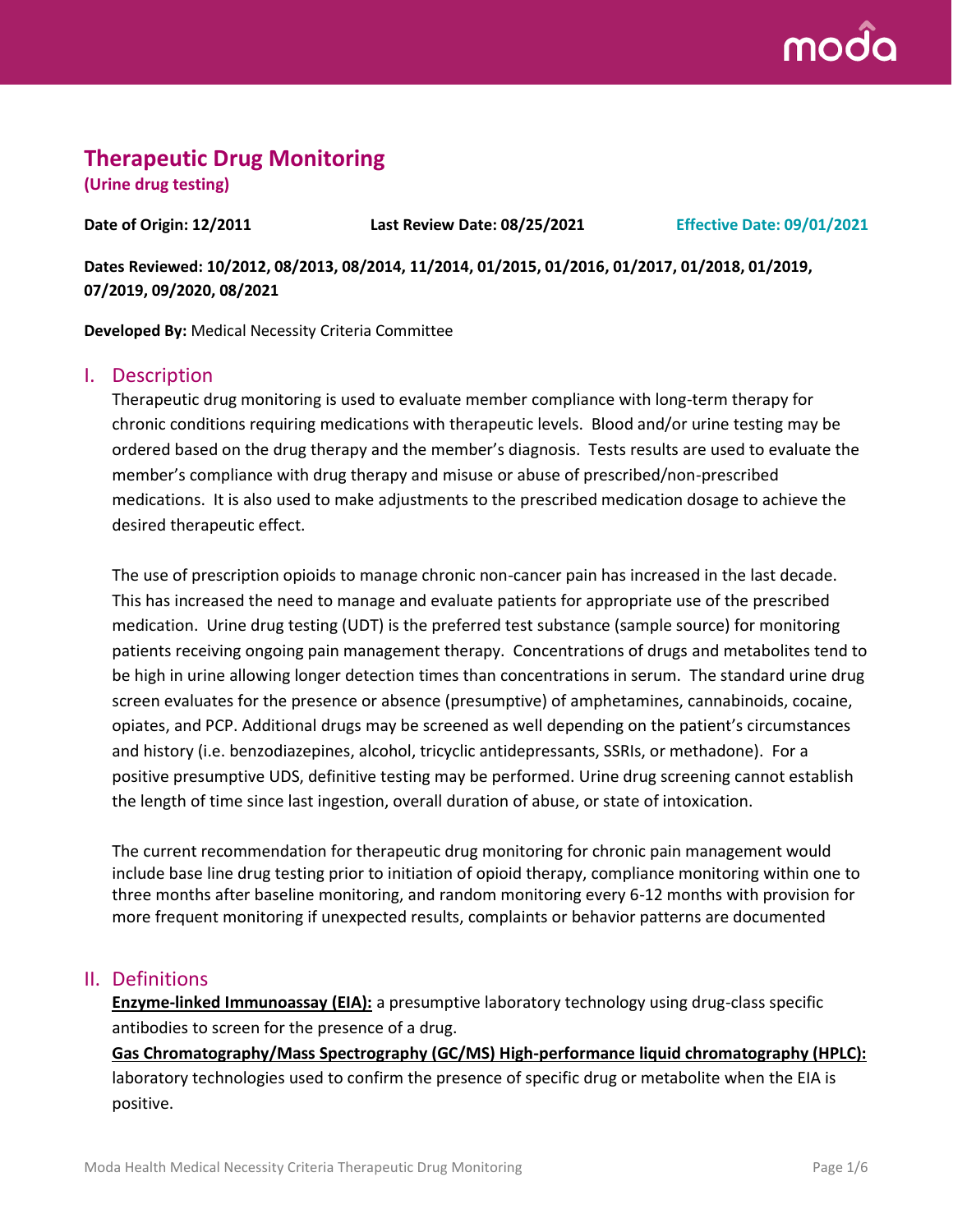**Liquid Chromatography/Mass Chromatography (LC/MS):** Liquid chromatography is used to separate the different components in a specimen, and mass chromatography is used to specifically identify the components of the specimen.

## III. Criteria CWQI HCS-0064

- A. Moda Health will cover presumptive urine drug screening of multiple drug classes up to 12 units per plan year when billed with one of the following per date of service; **80305, 80306, 80307**, for
	- a. Members with a diagnosis where there is a suspicion of drug misuse or abuse.
	- b. Members with a diagnosis where drug toxicity may be a contributing factor
	- c. Pregnant members where there is possible exposure of the fetus to drug abuse
	- d. Members being treated for chronic non-cancer pain with opioid therapy to establish a baseline and random monitoring for adherence or diversion of prescribed medications
	- e. Members currently in treatment for chemical dependency. More frequent urine drug testing may be required to monitor compliance with the treatment program. Up to 32 units per plan year can be approved after verification of chemical dependency treatment. Additional units beyond 32 per plan year may be considered medically necessary with evidence of individualized need.
- B. Specimen validity testing (SVT) (pH and creatinine) is NOT covered as it is included in the **80305, 80306, or 80307**, for urine drug screening
- C. Moda Health will cover definitive testing for the appropriate number of drug class(es) up to 12 units per plan year for one unit per one of the following bundled codes with documentation of positive presumptive screening for G0480 or G0481 (Only one of the codes may be billed per date of service).
- D. Moda health will **NOT** consider G0482, G0483, 0082U and 0227U as medically necessary
- E. Moda Health will **NOT** cover additional definitive urine drug testing when the screening presumptive test is negative.
- F. Moda Health will **NOT** cover urine Spectrophotometry, and Column Chromatography/Mass Spectrometry separately as they are included as part of the bundled codes for presumptive or definitive testing and may not be billed separately.
- G. Moda Health will **NOT** cover therapeutic urine drug monitoring tests without proper clinical documentation and diagnoses to support the requested tests or without a signed physician's order with the specific tests requested.
- H. Moda Health will cover definitive drug testing for blood levels of medications necessary for medical conditions (i.e. Lamictal for seizure control)

## IV. Information Submitted with the Prior Authorization Request:

- 1. Chart notes or emergency department records including history and physical, physician's orders, and any previous UDT results that documents the testing is required as part of the patient's medical or drug treatment program.
- 2. Documentation of specific diagnosis that supports the requested drug testing with identification, frequency, and maximum number of times each laboratory test or tests are to be performed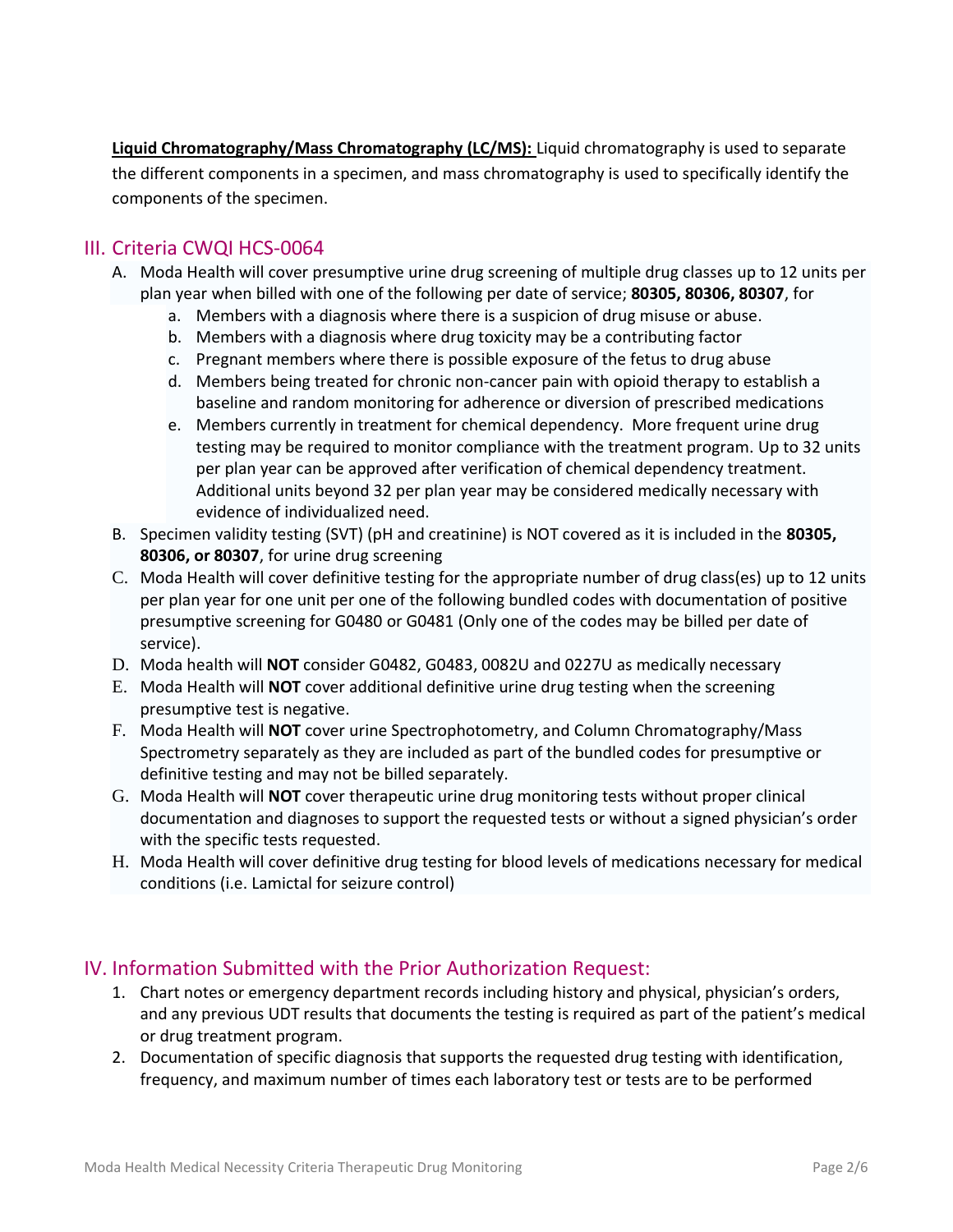# V. Applicable CPT or HCPC codes

Moda Health will cover one of the following codes for presumptive urine drug testing per member per day up to 12 units per plan year for commercial members.

| <b>Codes</b> | <b>Description</b>                                                                                                                                                                                                                                                                                                                                                                                                                                 |
|--------------|----------------------------------------------------------------------------------------------------------------------------------------------------------------------------------------------------------------------------------------------------------------------------------------------------------------------------------------------------------------------------------------------------------------------------------------------------|
| 80305        | Drug test(s), presumptive, any number of drug classes, any number of devices or procedures<br>(eg, immunoassay); capable of being read by direct optical observation only (eg, dipsticks,<br>cups, cards, cartridges) includes sample validation when performed, per date of service                                                                                                                                                               |
| 80306        | Drug test(s), presumptive, any number of drug classes, any number of devices or procedures<br>(eg, immunoassay); read by instrument assisted direct optical observation (eg, dipsticks, cups,<br>cards, cartridges), includes sample validation when performed, per date of service                                                                                                                                                                |
| 80307        | Drug test(s), presumptive, any number of drug classes, any number of devices or procedures,<br>by instrument chemistry analyzers (eg, utilizing immunoassay [eg, EIA, ELISA, EMIT, FPIA, IA,<br>KIMS, RIA]), chromatography (eg, GC, HPLC), and mass spectrometry either with or without<br>chromatography, (eg, DART, DESI, GC-MS, GC-MS/MS, LC-MS, LC-MS/MS, LDTD, MALDI, TOF)<br>includes sample validation when performed, per date of service |

### Moda Health will cover one of the following codes for definitive urine drug testing per member per day if presumptive test is positive for a Drug Class up to 12 units per plan year for commercial members.

| <b>Codes</b> | <b>Description</b>                                                                                                                                                                                                                                                                                                                                                                                                                                                                                                                                                        |
|--------------|---------------------------------------------------------------------------------------------------------------------------------------------------------------------------------------------------------------------------------------------------------------------------------------------------------------------------------------------------------------------------------------------------------------------------------------------------------------------------------------------------------------------------------------------------------------------------|
| G0480        | Drug test(s), definitive, utilizing drug identification methods able to identify individual drugs<br>and distinguish between structural isomers (but not necessarily stereoisomers), including, but<br>not limited to GC/MS (any type, single or tandem) and LC/MS (any type, single or tandem and<br>excluding immunoassays (eg, IA, EIA, ELISA, EMIT, FPIA) and enzymatic methods (eg, alcohol<br>dehydrogenase)); qualitative and quantitative, all sources, includes specimen validity testing<br>per day, 1-7 drug class(es), including metabolite(s) if performed.  |
| G0481        | Drug test(s), definitive, utilizing drug identification methods able to identify individual drugs<br>and distinguish between structural isomers (but not necessarily stereoisomers), including, but<br>not limited to GC/MS (any type, single or tandem) and LC/MS (any type, single or tandem and<br>excluding immunoassays (eg, IA, EIA, ELISA, EMIT, FPIA) and enzymatic methods (eg, alcohol<br>dehydrogenase)); qualitative and quantitative, all sources, includes specimen validity testing<br>per day, 8-14 drug class(es), including metabolite(s) if performed. |

#### Not covered:

| <b>Codes</b> | <b>Description</b>                                                                                                                                                                                                                                                                                                                                                                                                                                                                                                                                                         |
|--------------|----------------------------------------------------------------------------------------------------------------------------------------------------------------------------------------------------------------------------------------------------------------------------------------------------------------------------------------------------------------------------------------------------------------------------------------------------------------------------------------------------------------------------------------------------------------------------|
| G0482        | Drug test(s), definitive, utilizing drug identification methods able to identify individual drugs<br>and distinguish between structural isomers (but not necessarily stereoisomers), including, but<br>not limited to GC/MS (any type, single or tandem) and LC/MS (any type, single or tandem and<br>excluding immunoassays (eg, IA, EIA, ELISA, EMIT, FPIA) and enzymatic methods (eg, alcohol<br>dehydrogenase)); qualitative and quantitative, all sources, includes specimen validity testing<br>per day, 15-21 drug class(es), including metabolite(s) if performed. |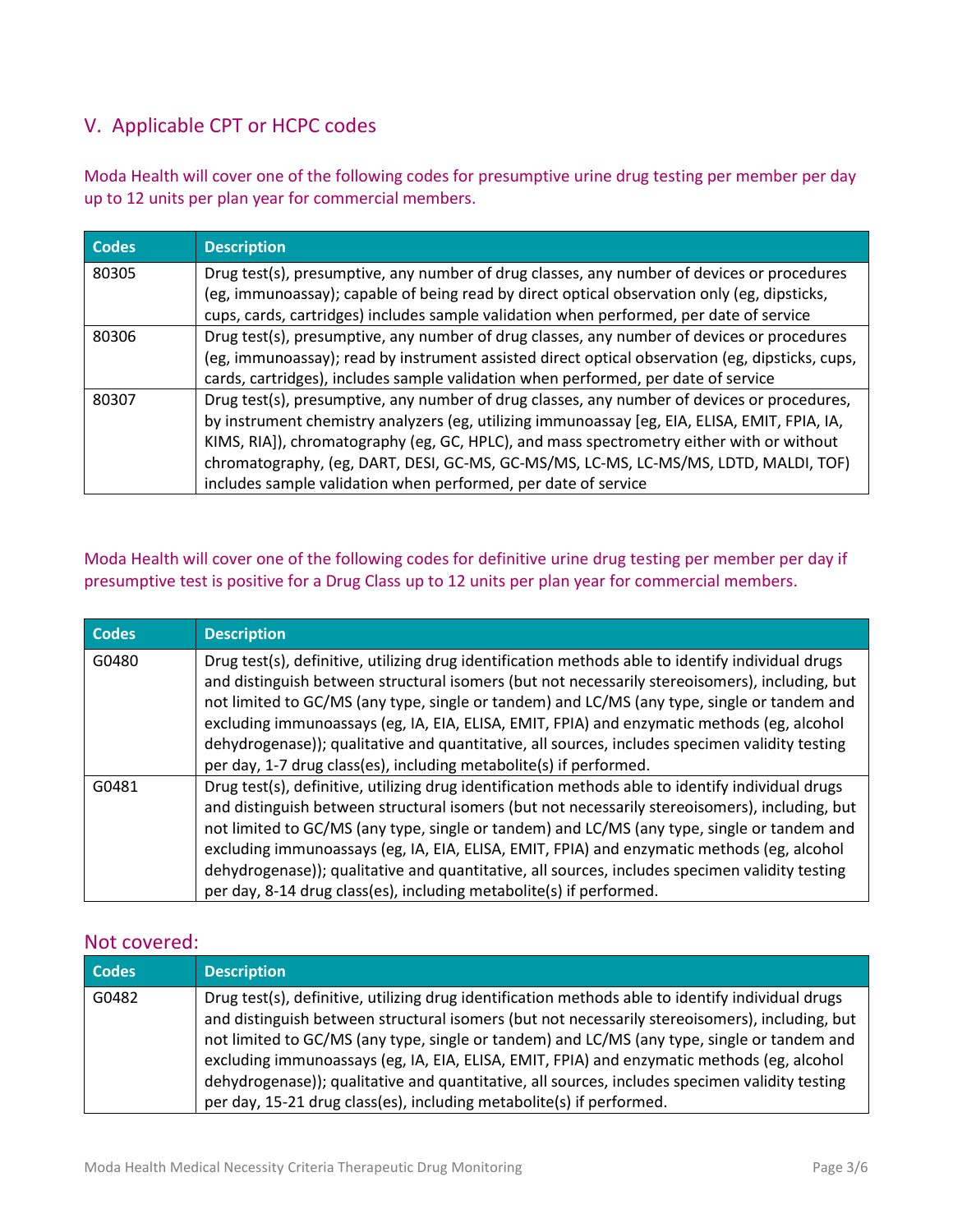| G0483 | Drug test(s), definitive, utilizing drug identification methods able to identify individual drugs<br>and distinguish between structural isomers (but not necessarily stereoisomers), including, but<br>not limited to GC/MS (any type, single or tandem) and LC/MS (any type, single or tandem and<br>excluding immunoassays (eg, IA, EIA, ELISA, EMIT, FPIA) and enzymatic methods (eg, alcohol<br>dehydrogenase)); qualitative and quantitative, all sources, includes specimen validity testing<br>per day, 22 or more drug class(es), including metabolite(s) if performed. |
|-------|---------------------------------------------------------------------------------------------------------------------------------------------------------------------------------------------------------------------------------------------------------------------------------------------------------------------------------------------------------------------------------------------------------------------------------------------------------------------------------------------------------------------------------------------------------------------------------|
| 0082U | Drug test(s), definitive, 90 or more drugs or substances, definitive chromatography with mass<br>spectrometry, and presumptive, any number of drug classes, by instrument chemistry<br>analyzer (utilizing immunoassay), urine, report of presence or absence of each drug, drug<br>metabolite or substance with description and severity of significant interactions per date of<br>service                                                                                                                                                                                    |
| 0227U | Drug assay, presumptive, 30 or more drugs or metabolites, urine, liquid chromatography with<br>tandem mass spectrometry (LC-MS/MS) using multiple reaction monitoring (MRM), with drug<br>or metabolite description, includes sample validation                                                                                                                                                                                                                                                                                                                                 |

# Not covered: Quantitative testing (Including but not limited to and no longer valid):

| <b>Codes</b>    | <b>Description</b>                                                                 |
|-----------------|------------------------------------------------------------------------------------|
| $80320 - 80377$ | CPT codes for presumptive and definitive drug testing. Moda Health does not accept |
|                 | CPT Codes for individual drug tests - please use appropriate bundled code above    |
| 82075           | Alcohol (ethanol); breath                                                          |
| 82570           | Creatinine; other source                                                           |
| 82491/80299     | Methaqualone (quantitative)                                                        |
| 83986           | pH; body fluid, not otherwise specified                                            |
| 83992           | Phencyclidine (PCP) (quantitative)                                                 |
| 80299           | Quantitation of therapeutic drug, not elsewhere specified                          |
| 83789           | Mass spectrometry and tandem mass spectrometry, non-drug analyte(s) not elsewhere  |
|                 | specified; qualitative or quantitative, each specimen                              |

# Not covered: Included in the appropriate codes for presumptive or definitive testing:

| <b>Codes</b> | <b>Description</b>                                                             |
|--------------|--------------------------------------------------------------------------------|
| 82542        | Column chromatography/mass spectrometry (e.g., GC/MS, or HPLC/MS), non-drug    |
|              | analyte(s) not elsewhere specified; qualitative or quantitative, each specimen |
| 84311        | Spectrophotometry, analyte not elsewhere specified                             |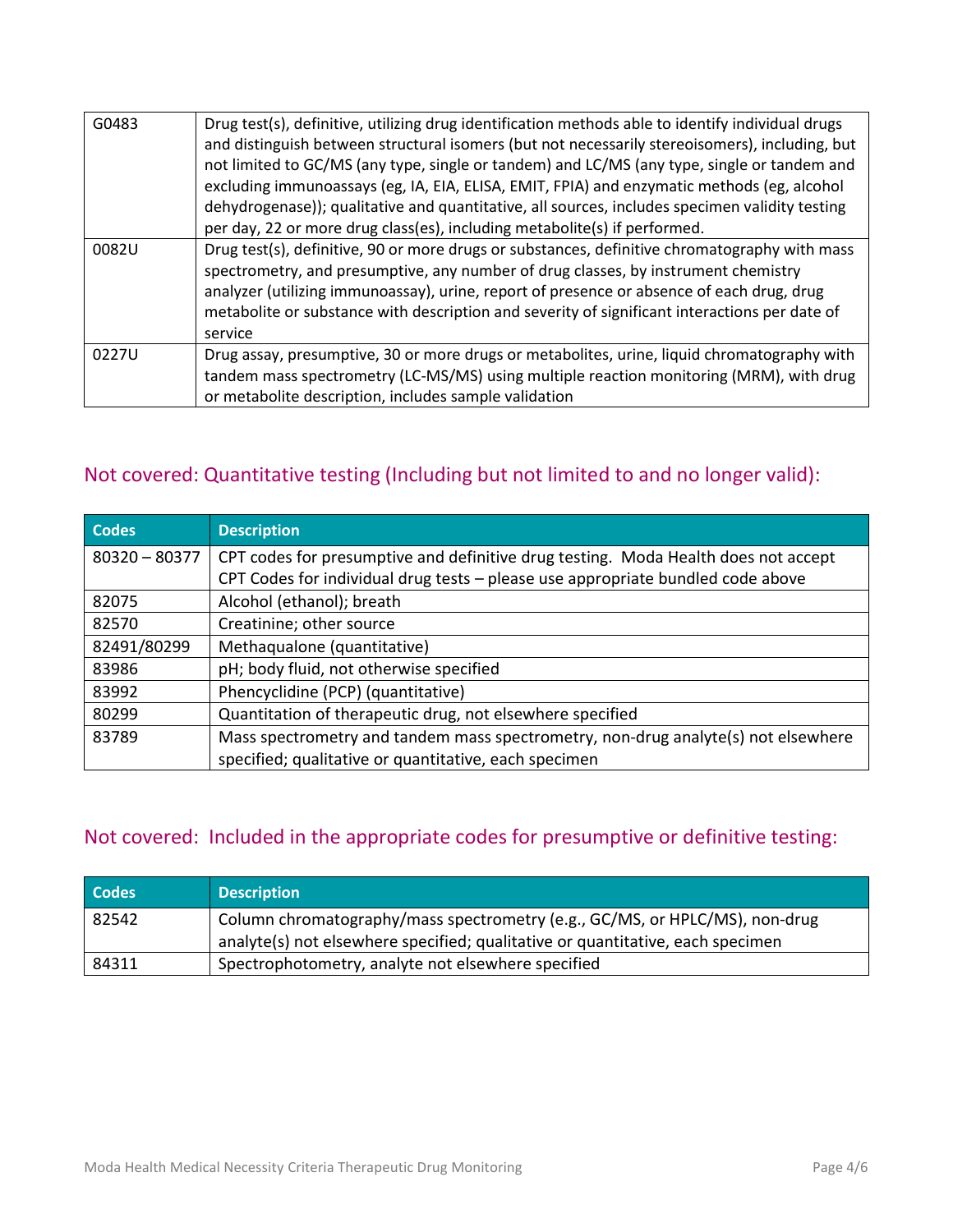## VI. References

- 1. Heit HA, Gourlay DL., Urine drug testing in pain medicine. J Pain [Symptom Manage.](http://www.ncbi.nlm.nih.gov/pubmed/15010104) 2004 Mar;27(3):260-7.
- 2. Chou R, Fanciullo GJ, Fine PG, et al, Clinical guidelines for the use of chronic opioid therapy in chronic noncancer pain, J Pain. 2009 Feb:10(2):113-30.
- 3. Katz NP, Sherbourne S, Beach M, et al, Behavioral monitoring and urine toxicology testing in patients receiving long-term opioid therapy, Anesth Anal 2003;97:1097-102.
- 4. Christo, PJ, Manchikanti L, Ruan X, et al, Urine drug testing in chronic pain, Pain Phys 2011; 14:123-143
- 5. Moeller KE, Lee KC, Kissack JC, Urine Drug Screening: Practical Guide for Clinicians, Mayo Clin Proc,Jan 2008;83(1):66-76
- 6. Gourlay DL, Heit HA, Urine Drug Testing in Clinical Practice, California Academy of Family Physicians CME, May 31, 2010, PharmaCom Group, Inc.
- 7. CPT 2012, American Medical Association, Professional Edition
- 8. CMS. "Medicare Drug Screen Testing." *MLN Matters,* SE1105, February 14, 2011. [https://www.cms.gov/MLNMattersArticles/Downloads/SE1105.pdf.](https://www.cms.gov/MLNMattersArticles/Downloads/SE1105.pdf)
- 9. Physician Advisors

### VII. Annual Review History

| <b>Review Date</b> | <b>Revisions</b>                                                          | <b>Effective Date</b> |
|--------------------|---------------------------------------------------------------------------|-----------------------|
| 08/2013            | Annual Review: Added table with review date, revisions, and effective     | 08/28/2013            |
|                    | date. Added criteria to cover for blood quantitative level of medications |                       |
|                    | for specific medical conditions.                                          |                       |
| 08/2014            | <b>Annual Review:</b>                                                     | 08/30/2014            |
| 11/2014            | Added criteria regarding specimen validity testing and codes not covered  | 12/3/2014             |
|                    | for alcohol and alcohol breath testing.                                   |                       |
| 01/2015            | Annual Review: Revised and added new codes for 2015 and deleted           | 01/28/2015            |
|                    | codes flagged.                                                            |                       |
| 01/2016            | Annual Review: Revised to new CMS HCPC codes for coverage. Deleted        | 01/18/2016            |
|                    | termed codes, continue to not cover 80300 - 80377                         |                       |
| 01/2017            | Annual Review: Updated with new CPT codes for presumptive testing.        | 01/25/2017            |
|                    | Deleted sections in criteria that applied to old drug codes.              |                       |
| 01/2018            | Annual Review: Updated to new template. No changes                        | 01/25/2018            |
| 01/2019            | Annual Review: Updated LCD link, updated CPT and HCPC codes               | 02/01/2019            |
| 07/2019            | Revised and updated criteria to indicate codes to be covered and codes    | 10/01/2019            |
|                    | no longer covered; removed deleted codes                                  |                       |
| 09/2020            | Annual Review: No changes                                                 | 10/01/2020            |
| 12/2020            | Update: added CPT code 0227U is not covered                               |                       |
| 08/2021            | Annual Review: No changes                                                 | 09/01/2021            |